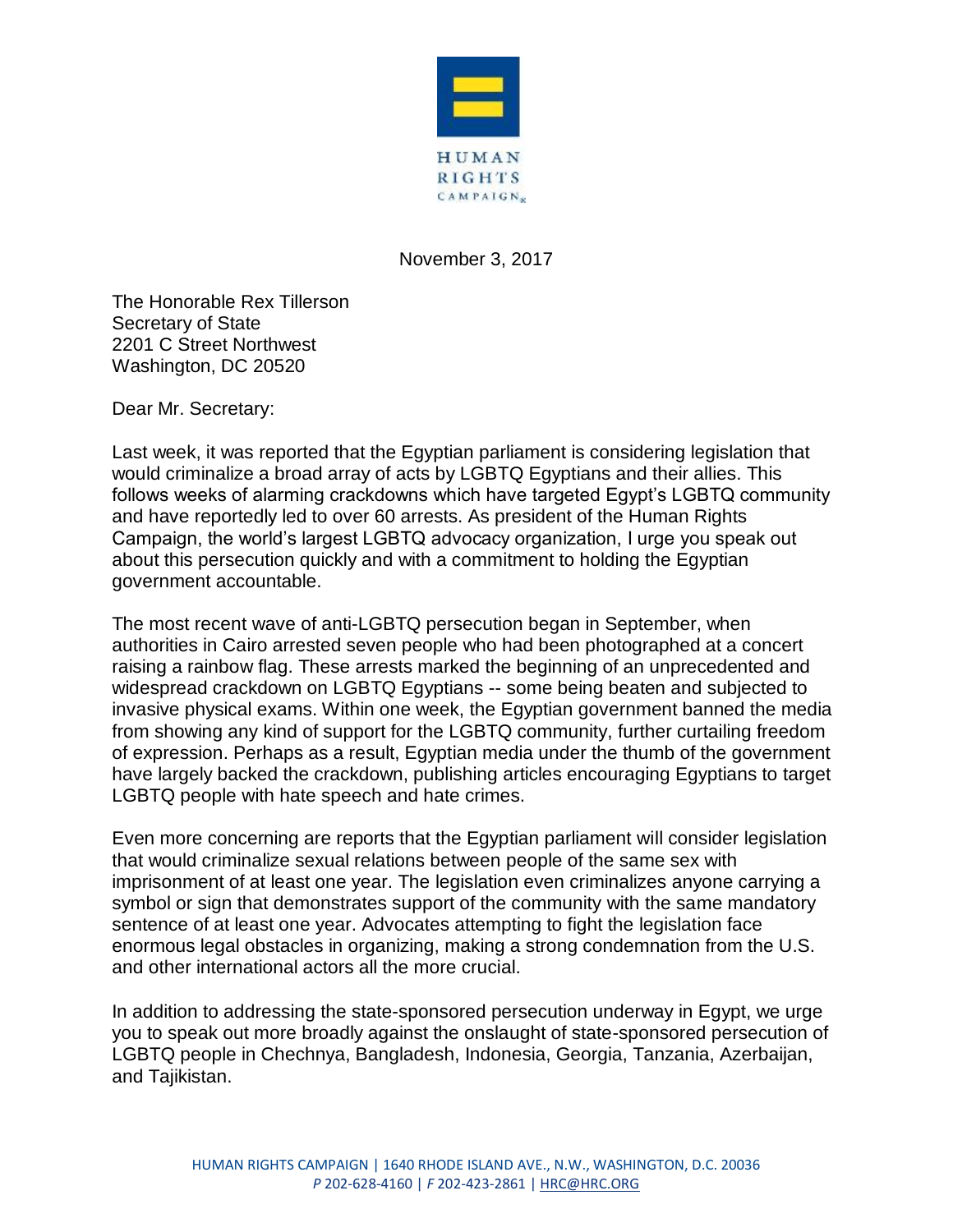Since April, we have heard continuing reports that the government of **Chechnya**  had been arresting, detaining and torturing as many as 200 LGBTQ people in secret prisons and that up to 20 people may have been murdered.

In May, authorities in **Bangladesh** arrested 28 men at a private social gathering and publicly outed them. Bangladeshi media then repeatedly showed videos and pictures of those arrested, further jeopardizing their lives.

That same month in **Indonesia**, police arrested 141 allegedly gay men, releasing their photographs and endangering their lives. This was followed by a public caning of two men accused of homosexuality, in front of a jeering crowd of thousands. On October 6, Indonesian authorities made further arrests of more than 50 people, also on "pornography" charges.

In **Georgia**, two gay men were attacked and beaten by a mob in Batumi in late August. When the men sought help from the police, the police joined in the abuse, shouting homophobic slurs at them while beating and arresting them.

In **Tanzania**, 20 people were arrested in Zanzibar at an education program on HIV/AIDS in September. Others were arrested at an October meeting with their lawyers, and bail was revoked -- a severe attack on human rights.

Also in September, it was reported that authorities in **Azerbaijan** were cracking down on LGBTQ people, arresting at least 60 people while beating, harassing and torturing many of them.

And in October, reports began to emerge from **Tajikistan** that the government may have a registry of "proven" gays and lesbians, under an operation they are calling "morality" and "purge."

The U.S. response to this wave of anti-LGBTQ violence has been far too weak. While there have been important statements from Ambassador Haley, State Department spokesman Heather Nauert and a few other U.S. ambassadors, and while State Department staff continue to support civil society organizations and individuals under threat, it has not been nearly enough to focus international attention and create pressure to stop the surge in anti-LGBTQ violence.

We urge you to personally speak out. Doing so will save lives. When you are silent, the perpetrators of this violence see America not as a moral leader -- but as a government that will look the other way. In addition, we ask you to demonstrate America's commitment to human rights by increasing U.S. funding for LGBTQ civil society groups around the world and making it clear to the American people, the international community and State Department staff that supporting and protecting the human rights of LGBTQ people remains a State Department commitment and priority.